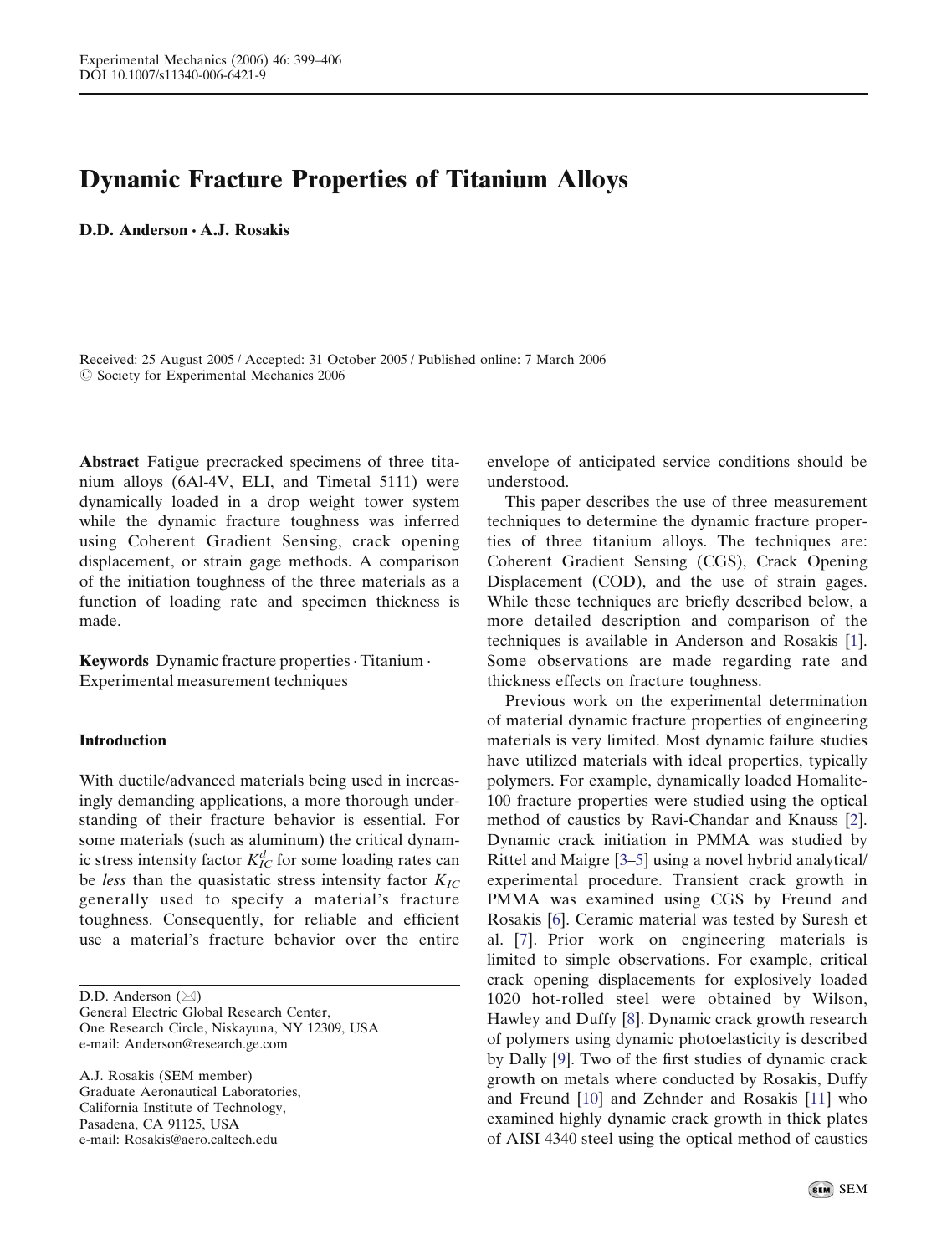<span id="page-1-0"></span>in reflection in conjunction with high speed photography. The dynamic initiation and propagation behavior in thin aluminum sheets was studied by Owen et al. [[12\]](#page-7-0). Small specimens were loaded using a split Hopkinson bar and the stress intensity factor  $K_I^d$  was calculated using boundary measurements by assuming quasi-equilibrium. This assumption was validated by dynamic COD measurements from the thinnest sheets.

## Basis for Determination of a Fracture Toughness Parameter

The origin of the stress intensity factor used to describe the magnitude of crack tip stresses dates back to 1957 due to work by Irwin [\[13](#page-7-0)] and Westergaard [[17\]](#page-7-0) with asymptotic linear elastic crack tip solutions. With this parameter, a material's fracture toughness can be established by measuring the stress intensity factor at incipient crack initiation. Standards for determining and validating a material's critical stress intensity factor for initiating a quasistatically loaded stationary crack (ASTM E399 [\[14\]](#page-7-0)) have made fracture toughness determination routine for many structural materials. However, as with other mechanical properties, fracture toughness is generally rate dependent (Freund, Duffy and Rosakis [[15\]](#page-7-0), Rittel and Rosakis [[16\]](#page-7-0)) and the use of quasistatic values may be nonconservative.

Linear elastic fracture mechanics (LEFM) serves as a simple but sufficient analytical framework for studying fracture behavior engineering materials so long as ductility is not too great. For each LEFM crack mode, stress-fields satisfying the boundary condition of having traction-free crack faces are asymptotic with unknown coefficients reflecting unspecified far-field boundary conditions (Westergaard [\[17](#page-7-0)], Irwin [[13\]](#page-7-0), Sneddon [\[18](#page-7-0)], and Williams [[19\]](#page-7-0)) are of the form:

$$
\sigma_{ij} = \left(\frac{K}{\sqrt{2\pi r}}\right) f_{ij}(\theta) + \sum_{m=0}^{\infty} A_m r^{m/2} g_{ij}^m(\theta) \tag{1}
$$

where  $\sigma_{ii}$  are Cartesian components of the is the stress tensor, r and are spatial coordinates with respect to the usual crack tip coordinate system,  $f_{ij}$  and  $g_{ij}^m$  are functions of  $\theta$ , and K and  $A_m$  are the coefficients of the singular and higher order terms respectively.  $f_{ij}$  and  $g_{ij}^m$ are known universal functions of angle  $\theta$  for all cracks propagating at speeds much slower than the material's shear wave speed (Freund and Clifton [[20\]](#page-7-0)), including stationary cracks. References for dynamic studies include Yoffe [[21](#page-7-0)], Broberg [\[22\]](#page-7-0), Atkinson and Eshelby [\[23](#page-7-0)], Achenbach [[24–26\]](#page-7-0), Kostrov and Nikitin [[27\]](#page-7-0), Freund [[28–30\]](#page-7-0), and Willis [[31\]](#page-7-0). A single excellent source regarding dynamic fracture is Freund [\[32](#page-7-0)].

For each mode the leading asymptotic term is singular and thus dominates near the crack tip. Because of this dominance, the leading term's coefficient  $K$  can serve as a single parameter description of the stress state at the crack tip, i.e., the stress intensity factor. The critical value of  $K$  at incipient failure is the material's fracture toughness and is denoted  $K_{IC}^d$  for mode I (opening mode) dynamic conditions. The superscript  $d$  is omitted to signify quasistatic fracture toughness.

A stress singularity at the crack tip as modeled by LEFM cannot realistically exist in materials with finite strength. Instead the highly stressed material yields and plastically deforms. To first order the time dependent size of the plastic zone for mode I is:

$$
r_p = \frac{1}{2\pi} \left(\frac{K_I^d}{\sigma_{YS}}\right)^2 \tag{2}
$$

where  $\sigma_{YS}$  is the material yield stress. At crack initiation the critical characteristic plastic zone size,  $r_{pc}$  is determined by setting  $K_I^d = K_{IC}^d$ . The actual shape of the plastic zone depends on crack tip triaxiality. Because  $\sigma_{YS}$  is generally strain-rate dependent,  $r_{pc}$ is also dependent on crack tip loading rate and propagation speed, with the later effect dominant for growing cracks. If  $K_{IC}^d$  is also found to be rate dependant, this will also influence the critical value  $(r_{pc})$  of  $r_p$  at crack initiation. Equation (2) defines a useful material/rate-dependent length scale for crack tip mechanics.

In situations in which a crack tip stress field is well modeled by LEFM, the plastic zone is always small enough to be completely surrounded by an annulus in which stresses are well described by the K-field. The outer extent of the K-field dominated annulus is due to the increasing relative contributions of higher order asymptotic stress field terms. This concept that LEFM can still describe crack tip fields in such cases despite crack tip yielding is called small scale yielding (S.S.Y.) (Freund and Rosakis [\[6](#page-6-0)]). Ignoring material yielding effects, the extent of  $K$ -field dominance is linear with the dominant structure size. Thus the applicability of S.S.Y. depends on material *and* on geometry.

The value of  $K_{Ic}^{d}$  has dependence on specimen thickness  $(h/r_{pc})$  and as thickness increases it asymptotically approaches a conservative limit called the plane strain fracture toughness  $K_{IC}^d$  (Irwin [\[33\]](#page-7-0), Kanninen and Popelar [[34\]](#page-7-0)). This asymptotic behavior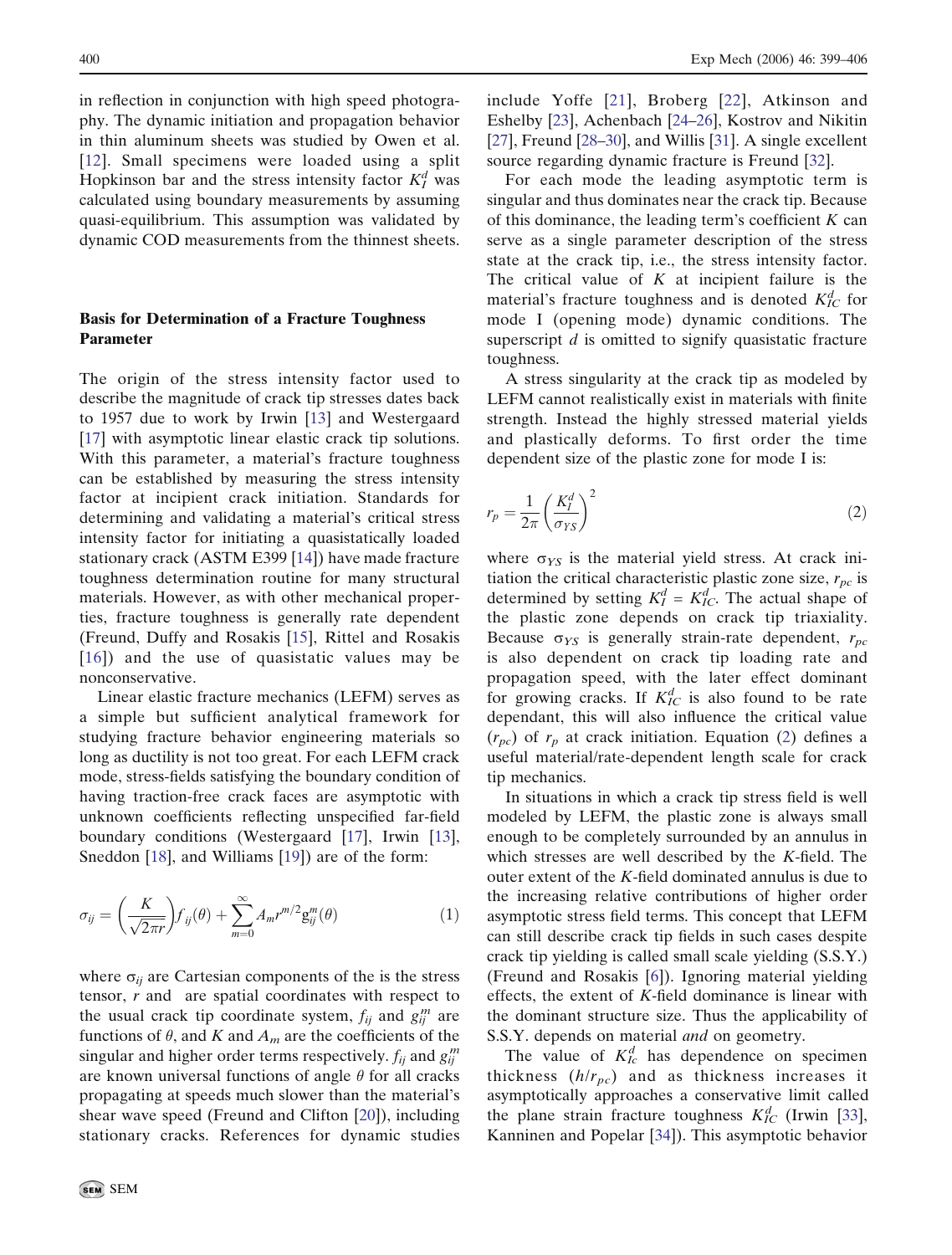<span id="page-2-0"></span>

Fig. 1. Normalized initiation toughness versus specimen thickness for aluminum

is due to the effects of thickness on crack tip stress triaxiality over the crack front. The critical value  $K_{IC}^d$  is geometry independent though not independent of loading rate. A specimen may be thick enough to produce a measure of plane strain fracture toughness at a higher loading rate but not at a lower one.

By way of example, Irwin [[35](#page-7-0)] empirically obtained a relationship between quasistatic fracture toughness and thickness for 7075-T6 and 2024-T4 aluminum:

$$
\frac{K_{lc}^d}{K_{IC}^d} = \left[1 + 5.6\pi^2 \left(\frac{r_p}{h}\right)^2\right]^{1/2} \tag{3}
$$

This relationship is plotted in Fig. 1. The horizontal dashed line is the asymptotic limit of toughness as thickness increases  $(K_{IC})$ . The circle with adjacent text indicate the error in assuming  $K_{Ic} = K_{IC}$  for various values of  $h/r_p$ . While other materials exhibit the same qualitative behavior, quantitative results vary and must be obtained experimentally (Jones and Brown [[36\]](#page-7-0)).

Ideally plane strain values are obtained by testing thick specimens compared to plastic zone size. Plane strain values can be obtained from thinner specimens by modifying geometry to create plane strain conditions, typically by machining side-grooves. Sidegrooves are "V" shaped notches cut in the sides of a specimen centered on the crack and extending the length of the specimen (Fig. 2). Side-grooves increase the triaxiality at the crack tip by reducing the amount of Poisson contraction about the tip, subjecting the crack tip to more uniformly plane strain like conditions as if the specimen were thicker.

#### Experimental Techniques

Three measurement techniques were used to infer the dynamic fracture response of three titanium alloys. The techniques are: Coherent Gradient Sensing (CGS), Crack Opening Displacement (COD), and the use of strain gages. While a brief summary follows, a more detailed description of each technique, sources and magnitudes of error, and an experimental comparison of their measurement results on dynamically fractured titanium is available in Anderson and Rosakis [[1\]](#page-6-0).

## Coherent Gradient Sensing

CGS is a full-field optical interferometric method which can measure surface slopes for reflective specimens and geometric and stress induced optical path gradients for transparent specimens (Tippur et al. [\[37](#page-7-0), [38\]](#page-7-0), Rosakis [\[39](#page-7-0)]). CGS produces fringes which can be related to gradients of  $\hat{\sigma}_{11} + \hat{\sigma}_{22}$  for flat plates deforming under plane stress conditions. This information can then be compared to predictions by fracture





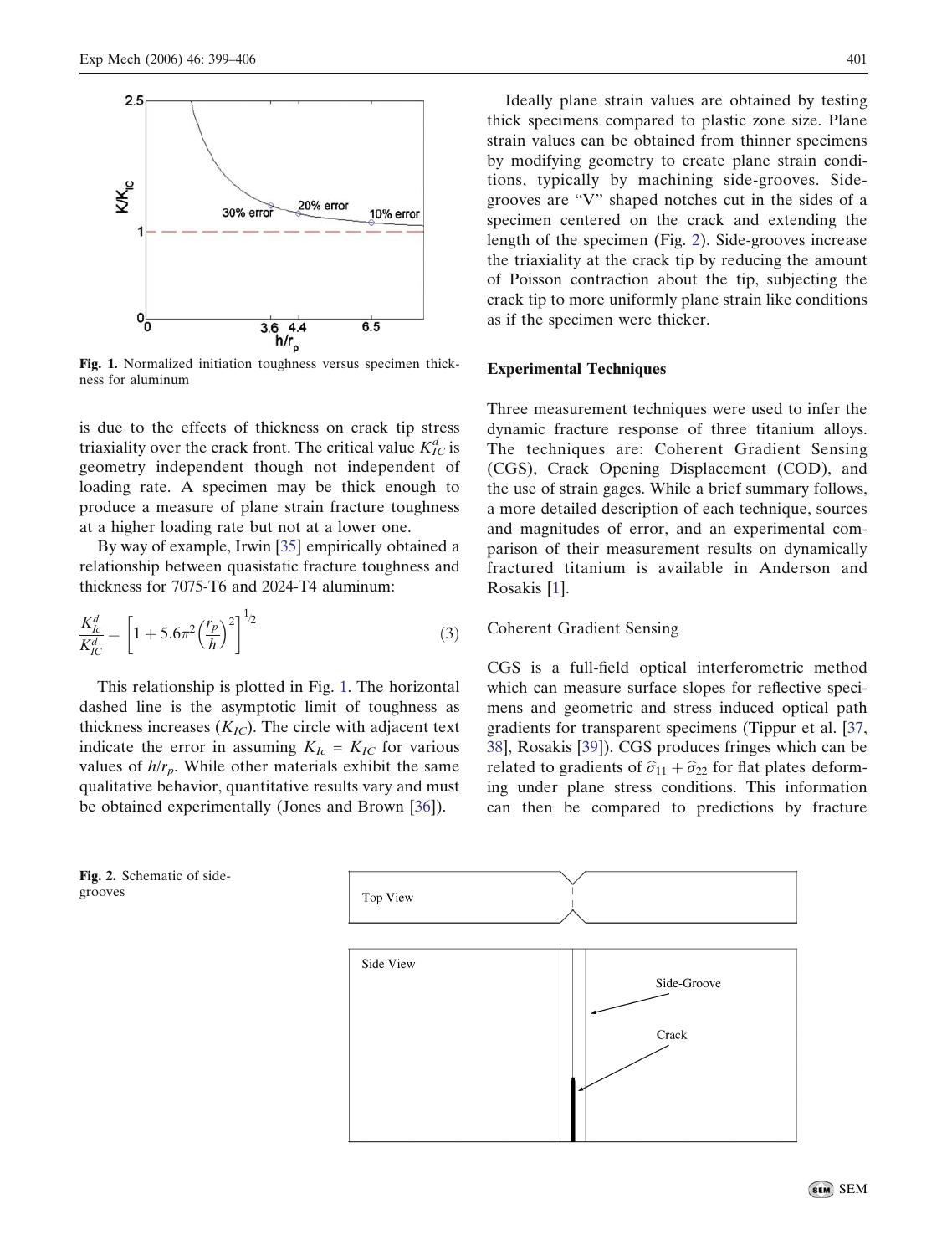models to extract fracture/field parameters. Usually fringe patterns of crack tip singularities are analyzed within the context of LEFM. CGS has similarities to the optical method of caustics (Theocaris [\[40](#page-7-0)], Kalthoff [[41\]](#page-7-0), Rosakis [[39\]](#page-7-0)) but provides full-field measurement. Its sensitivity to gradients of displacements makes it ideal for measuring singular fields such as those about a crack tip. CGS is insensitive to rigid body motions and vibrations and is well suited for high speed photography, making it an ideal measurement technique for dynamic fracture studies.

As a full-field measurement technique, CGS supplies the most detailed crack information regarding the near-tip mechanical field of the three dynamic stress intensity factor measurement techniques considered in this paper. With sufficiently sophisticated data analysis, this technique can be used to provide stress intensity factor measurements for any combination of mode I and mode II loading, as well as the coefficients of the higher order terms of the crack tip asymptotic solution used. Given higher order term coefficients, the size of the  $K$  dominated field can be examined to determine K-dominance assumption validity. Crack tip position can also be determined from CGS interferograms and used to establish initiation time and calculate crack speed. By analyzing many well timed images from a single test, CGS can measure loading rate, mixed mode initiation toughness, propagation toughness, and crack speed.

CGS cannot be used on side-grooved specimens as no simple relationship exists between CGS fringe patterns and the crack tip stress field for this geometry.

#### Strain Gage Measurement

As shown by Dally and his coworkers [\[42](#page-7-0)], strain gages can be used to measure in-plane surface strains in the vicinity of cracks which can then be related to analytic asymptotic stress fields to determine stress intensity factors. This method can be employed for quasistatic or dynamic loading for both initiating and propagating cracks as material behavior allows. The primary advantages of strain gages are low cost and simplicity of analysis with essentially no special specimen preparation required. Strain gages can be used simultaneously with other measurement techniques for redundancy. Like CGS, the strain gage technique cannot be used on specimens with side grooves.

#### Crack Opening Displacement

Crack Opening Displacement technique involves measuring opening displacements between the crack faces behind a single crack tip and using elastic plastic fracture mechanics (EPFM) to relate the opening displacements to the stress intensity factor.

Despite the inherent difficulty in accurately measuring crack opening and determining initiation, it can be employed on side-grooved specimens, making it invaluable for testing more ductile materials (still falling within SSY).

The relationship between crack opening displacement and stress intensity factor used for this work is from Shih [\[43](#page-7-0)]. This relationship is obtained using the HRR crack tip solution [[44,](#page-7-0) [45\]](#page-7-0) for power law hardening materials. The crack opening  $\delta(r, t, n)$  is given by

$$
\delta(r,t,n) = \alpha \varepsilon_0 \left(\frac{J(t)}{\alpha \sigma_0 \varepsilon_0 I_n}\right)^{n_{/n}+1} r^{1_{/n}+1} \left[2\widetilde{u}_2(\pi,n)\right] \tag{4}
$$

where  $I_n$  is an integration constant and  $J$  is the value of the *J*-integral. For a linear elastic material  $J = K_I^2/E$ . Other studies utilizing EPFM to determine fracture toughness include Costin and Duffy [[46\]](#page-7-0), Nakamura et al. [[47\]](#page-7-0), and Owen [[12\]](#page-7-0).

#### **Materials**

Three titanium alloys are tested to determine quasistatic and dynamic crack initiation toughness. The three alloys are a commercial grade 6Al-4V Titanium alloy, 6Al-4V Ti ELI, and Timetal 5111 (ASTM Grade 32). Chemical composition of the materials tested is given in Table 1 and nominal mechanical properties can be found in Table [2](#page-4-0).

Table 1 Chemical composition of titanium alloys tested

| Constituent | 6Al-4V Ti | 6Al-4V Ti ELI  | Timetal 5111  |
|-------------|-----------|----------------|---------------|
| Aluminum    | 6.225     | 5.80           | $4.5 - 5.5$   |
| Vanadium    | 3.875     | 3.96           | $0.6 - 1.4$   |
| Tin         |           |                | $0.6 - 1.4$   |
| Zirconium   |           |                | $0.6 - 1.4$   |
| Molybdenum  |           |                | $0.6 - 1.4$   |
| Nitrogen    | 0.013     | 0.015          | $0 - 0.03$    |
| Oxygen      | 0.19      | 0.073          | $0 - 0.11$    |
| Carbon      | 0.018     |                | $0 - 0.08$    |
| Hydrogen    | 0.0081    |                | $0 - 0.015$   |
| <b>Iron</b> | 0.16      | 0.034          | $0 - 0.25$    |
| Yttrium     | 0.001     | $<$ 59 ppm     |               |
| Silicon     |           |                | $0.06 - 0.14$ |
| Titanium    | Balance   | <b>Balance</b> | Balance       |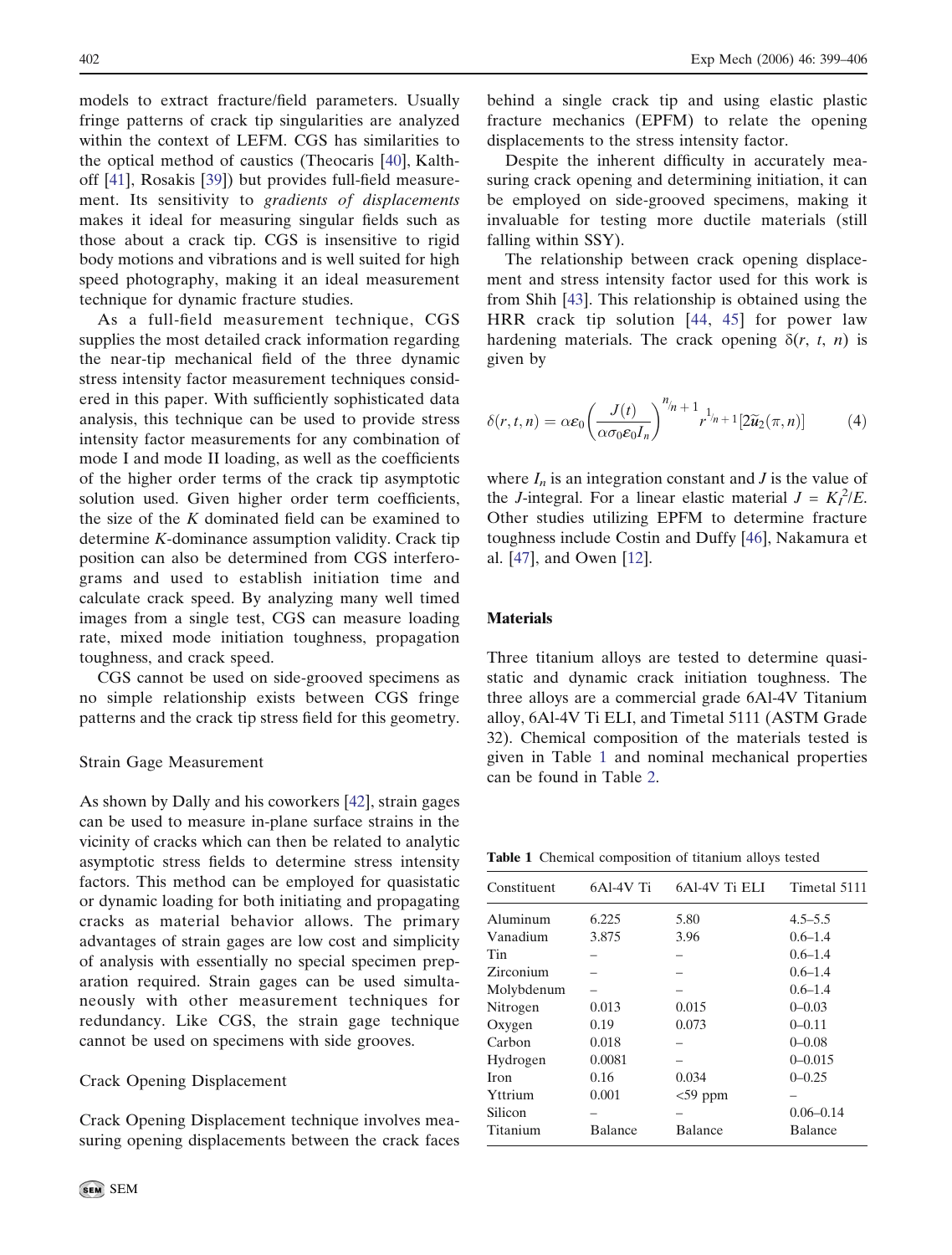| Property                                      | $6Al-4V$<br>Ti | $6Al-4V$<br><b>Ti ELI</b> | Timetal<br>5111 |
|-----------------------------------------------|----------------|---------------------------|-----------------|
| Hardness (Rockwell C)                         | 34             | 25                        | 28              |
| <b>Ultimate Tensile</b><br>Strength (MPa)     | 900            | 860                       | 850             |
| Yield Strength (MPa)                          | 830            | 790                       | 745             |
| % Elongation in 2"                            | 10%            | 10%                       | 13%             |
| % Reduction of<br>Area (Bar)                  | 25%            | 25%                       | 28.5%           |
| Modulus of<br>Elasticity-Tension<br>(GPa)     | 114            | 114                       | $107 - 114$     |
| Modulus of<br>Elasticity-Torsion<br>$(GPa)$ & | 42             | 42                        |                 |
| Poisson Ratio                                 | 0.32           | 0.32                      | 0.32            |
| Beta Transus $(^{\circ}C)$                    | 1000           | 990                       | 980             |
| Annealing<br>Temperature $(^{\circ}C)$        | 700-830        | 700-830                   |                 |
| Forging Temperature $(^{\circ}C)$             | 950            | 950                       |                 |
|                                               |                |                           |                 |

<span id="page-4-0"></span>Table 2 Nominal mechanical properties of 6Al-4V Ti, 6Al-4V Ti ELI, and Timetal 5111

# Experimental Setup

Dynamic tests were performed on three point bend specimens using a lower span of 230 mm except for the ELI titanium. Due to specimen material availability constraints the ELI specimens were held in large steel grips to allow a long 340 mm lower span to be used. Otherwise the lower span would be limited by the specimens' 125 mm length and the specimen would buckle under the impact. The grips are shown holding a broken specimen in Fig. 3. Loading is accomplished by a drop weight tower system. Data is given from tests using 3 m/s and 9 m/s impact speeds.

For the more ductile 6Al-4V Ti ELI and Timetal 5111, the COD technique was used, all on 25% sidegrooved specimens save one ungrooved ELI specimen. Strain gages were used with the COD technique to assist in the determination of crack initiation time. The 6Al-4V Ti toughness was measured by all three



Fig. 3. Grips used to hold small 6Al-4V Ti ELI specimens for dynamic bend testing

Table 3 Nominal dimensions of three point bend specimens for dynamic fracture toughness testing

| Material      | $a$ (mm) | $W$ (mm) | $B$ (mm) |
|---------------|----------|----------|----------|
| 6Al-4V Ti     | 34       | 100      | 12.5     |
| 6Al-4V Ti ELI | 28       | 93       | $8 - 11$ |
| Timetal 5111  | 34       | 101      | 15       |

techniques using both side-grooved and ungrooved specimens. Side-grooves where used were cut by plunge EDM according to ASTM standard E647-00. Prior to testing, sharp pre-cracks were produced in all specimens by first cutting a 30 mm notch using wire EDM and then fatiguing 2 mm of crack extension using an MTS system.

Nominal specimen dimensions for the three materials as tested dynamically are given in Table 3. Dimensional variations are due to specimen material availability constraints. With the geometries and setup  $\alpha$  availability constraints. While the geometries and setup used, the crack tip loading rate  $K$  was fairly constant.

Quasistatic tests were also performed on C(T) type specimens as prescribed by ASTM standards [\[14](#page-7-0)] E399-90(1997) Standard Test Method for Plane Strain Fracture Toughness of Metallic Materials, and E647-00 Standard Test Method for Measurement of Fatigue Crack Growth Rates which give the relationship between  $K_I$  and applied load and geometry. Table 4 gives specimen nominal dimensions. Some specimens were side-grooved. Again, variation in dimensions was caused by specimen material availability constraints.

#### Experimental Observations and Results

## Initiation Toughness

Initiation toughness versus loading rate for each of the three materials is given in Figs. [4,](#page-5-0) [5](#page-5-0) and [6.](#page-5-0) Because strain gage data is taken simultaneously with the optical methods and the results agree well for specimens without side-grooves, this data is not included in the plots.

Table 4 Nominal dimensions of C(T) specimens for quasistatic fracture toughness testing

| Material      | $a$ (mm)      | $W$ (mm) | $B$ (mm)      |
|---------------|---------------|----------|---------------|
| 6Al-4V Ti     | $20 - 21$     | 84       | 12.3          |
| 6Al-4V Ti ELI | $11.4 - 12.0$ | 77       | $11.0 - 12.7$ |
| Timetal 5111  | $17 - 19$     | 84       | $15 - 17$     |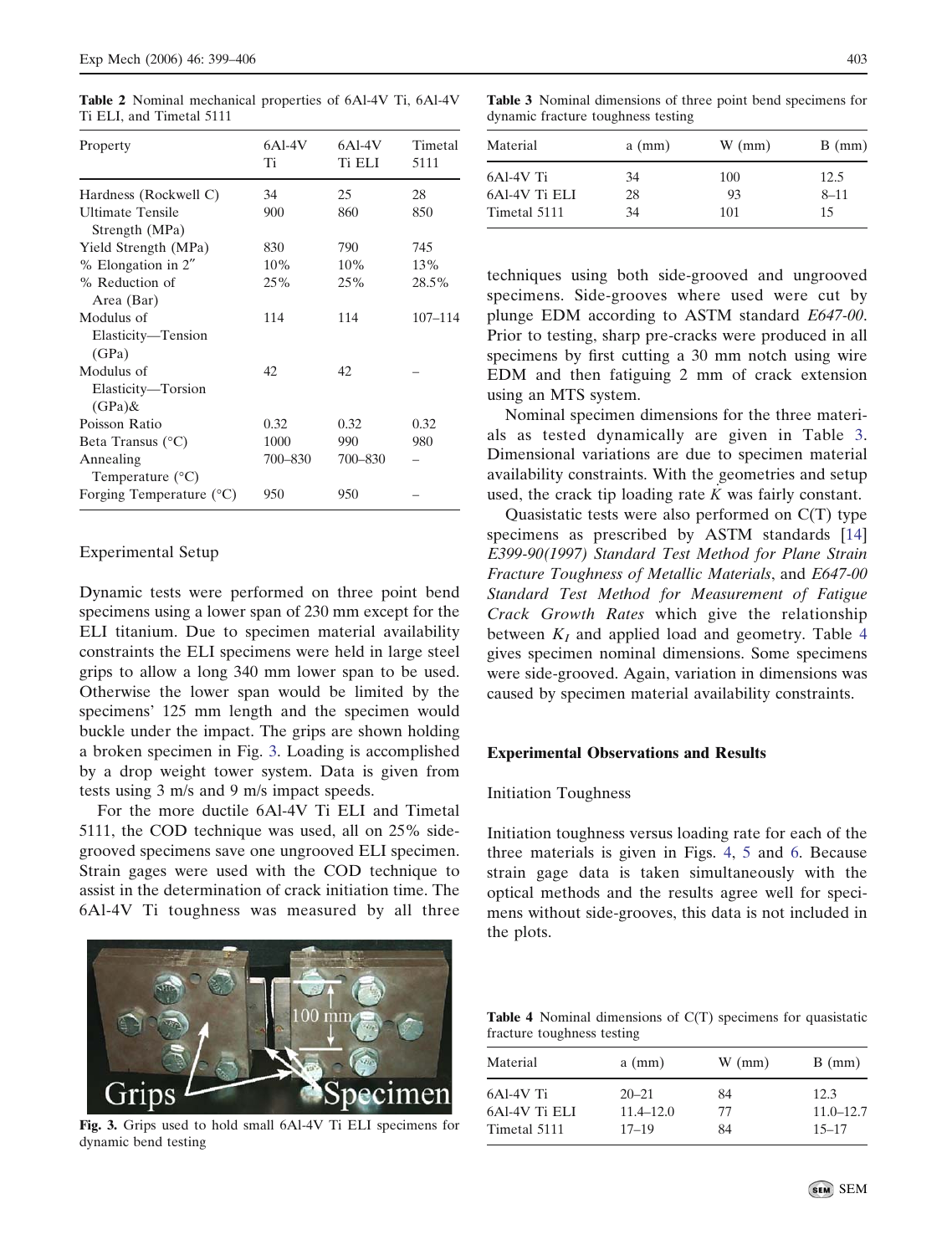<span id="page-5-0"></span>

Fig. 4. Initiation toughness versus loading rate for 6Al-4V Ti. (Dynamic values from COD and CGS measurements. See ref [\[1\]](#page-6-0))

For the 6Al-4V Ti (Fig. 4) under dynamic loading, no significant difference in initiation values were observed between specimens with and without sidegrooves, while under quasistatic loading, values for ungrooved specimens are higher (125.1 and 129.1  $MPa\sqrt{m}$ ) than that from a specimen with side-grooves  $(91.3 \text{ MPa}\sqrt{\text{m}})$ . Assuming that the side-grooved specimen provides a plane strain toughness value, the value from the specimens without side-grooves is about 35% higher. The value of  $h/r_p$  for the two specimens without side-grooves is about 5.8, indicating that the thickness effect in this titanium alloy tested quasistatically is more pronounced than in the aluminum tested by Irwin (equation [3,](#page-2-0) Fig. [1](#page-2-0)). The toughness for aluminum with the same value of  $h/r_p$  is only about 12% above its plane strain toughness.



Fig. 5. Initiation toughness versus loading rate for 6Al-4V Ti ELI



Fig. 6. Initiation toughness versus loading rate for Timetal 5111

Because yield stress increases with strain rate, the characteristic plastic zone size  $r_p$  at crack initiation decreases with loading rate (though it increases with  $K_{IC}^d$ ). Thus for the dynamic specimens the ratio  $h/r_p$  is larger, which accounts for the similar initiation values for specimens with and without side-grooves.

In both loading regimes the side-grooved specimens' fracture surfaces have no shear lips as expected. In the ungrooved geometries the quasistatically tested specimen quickly transitions from the shear lip free fatigue crack to 100% shear lips, while the dynamic fracture surfaces transition to less than 25% shear lips. This is consistent with the dynamic fracture being more in a state of plane strain than the quasistatic tests on the same material with same thickness.



Fig. 7. Plane strain initiation toughness versus loading rate for 6Al-4V Ti, 6Al-4V Ti ELI, and Timetal 5111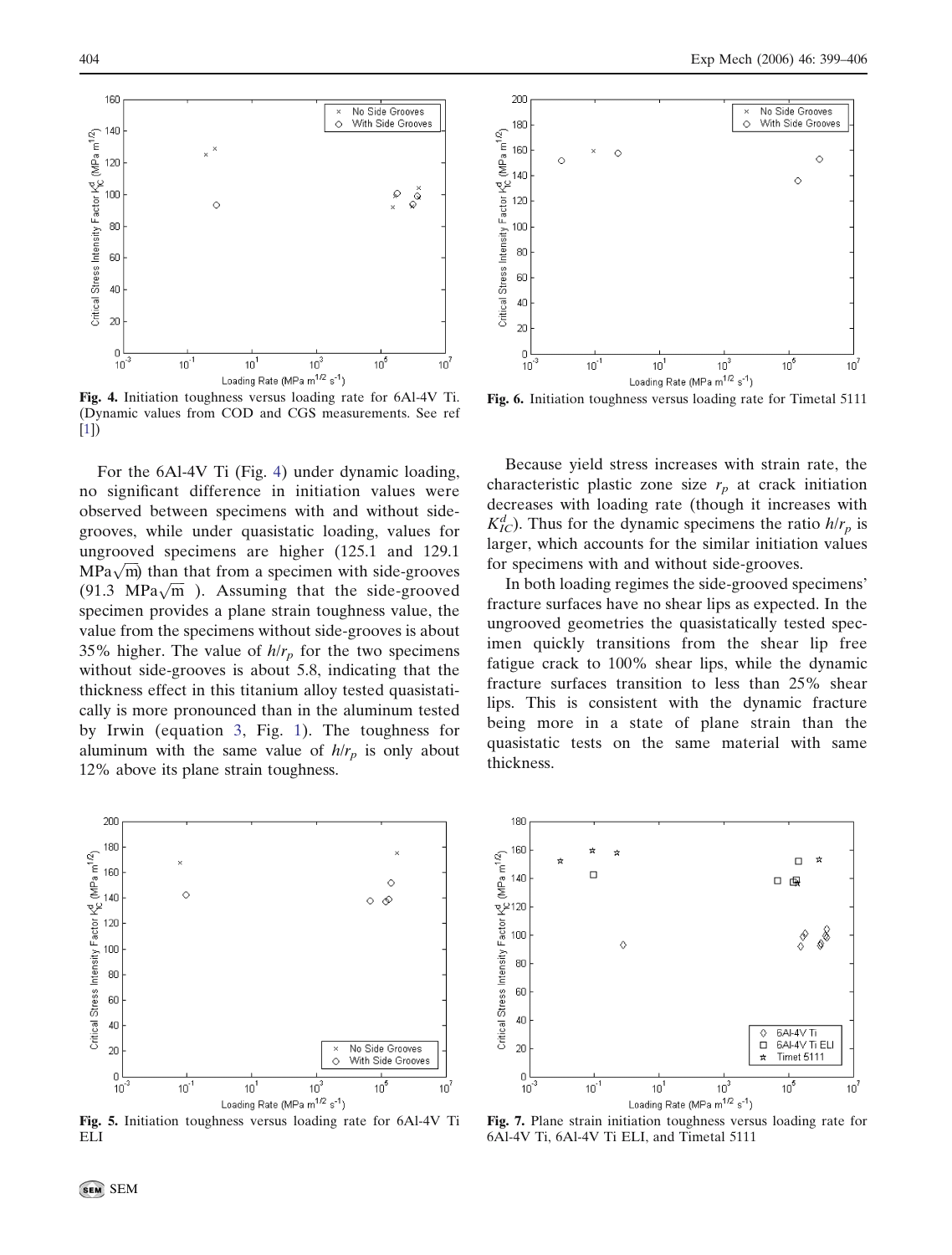<span id="page-6-0"></span>For the 6Al-4V Ti ELI (Fig. [5\)](#page-5-0) the ratio  $h/r_p$  is about 2.1 for quasistatic loading thus the disparity between initiation toughness values from specimens with and without side-grooves is expected to be significant. In aluminum, quasistatic toughness for the same ratio of  $h/r_p$  is 73% higher than its plane strain toughness. With the 6Al-4V Ti ELI for both quasistatic and dynamic regimes the initiation toughness values from specimens without side-grooves is about 20% higher than values from specimens with sidegrooves. The increase in  $h/r_p$  ratio for dynamic loading is insufficient to reduce the thickness effect, and the fracture surfaces of ungrooved specimens tested quasistatically and dynamically are macroscopically indistinguishable. Thus unlike the 6Al-4V Ti, the 6Al-4V Ti ELI shows a less pronounced thickness effect compared to aluminum.

For the Timetal 5111 (Fig. [6\)](#page-5-0) the ratio  $h/r_p$  is about 2.5. Only one specimen without side-grooves was tested, quasistatically. Despite 100% shear lips this specimen provided an initiation toughness in line with those from side-grooved specimens, thus no thickness effect in this material was observed. The grooved specimens have slight curvature in the fracture surface.

For the following comparisons, the results from the side-grooved specimens are assumed to be plane strain values, as well as results from the ungrooved dynamic 6Al-4V Ti tests and the single ungrooved Timetal 5111 quasistatic test. Figure [7](#page-5-0) shows these initiation toughnesses versus loading rate for comparison between materials.

Using average plane strain values for the data obtained, the 6Al-4V Ti ELI is 53% tougher than the 6Al-4V Ti under quasistatic conditions and 45% tougher under the dynamic loading conditions of this work. Comparing Timetal 5111 to 6Al-4V Ti, it is 66% and 48% tougher under quasistatic and dynamic loading respectively. Because all three materials have similar elastic properties the differences in toughness must be due to other effects. The fracture surfaces of the 6Al-4V Ti visually appear to have a smooth "satin" finish, while the 5111 surfaces appear very granular and the ELI lies midway in between. In comparing the average of dynamic results with quasistatic values, using plane strain values only, the 6Al-4V Ti dynamic toughness is 4.6% higher than the quasistatic value, with 6Al-4V Ti ELI down 0.7% and Timetal 5111 6.6% lower in toughness. To complete the rate effect picture, more tests should be performed with an effort made to fill in the gap between the quasistatic tests and drop weight dynamic tests, as well as at even higher loading rates. Toughness is reduced by thermal softening and increased by strain rate hardening. At very

high loading rates, the latter effect is expected to dominate and toughness increases. At intermediate rates, two effects are in competition and the toughness may be less than quasistatic values. Such behavior cannot be ruled out for the materials considered here based on the limited data presented.

Using quasistatic initiation toughness values the three materials have characteristic plastic zone sizes (equation [2\)](#page-1-0) as follows: 6Al-4V Ti: 2.2 mm, 6Al-4V Ti ELI: 5.1 mm, Timetal 5111: 6.0 mm.

#### **Conclusions**

The application of quasistatic global measurement technique to determine quasistatic stress intensity factors and the optical methods of CGS and COD as well as strain gages to determine dynamic stress intensity factors have been successfully employed to measure the fracture properties of three titanium alloys. The 6Al-4V Ti ELI and Timetal 5111 alloys have significantly higher initiation toughnesses than the commercial grade 6Al-4V Ti alloy. None of the materials showed a significant dependence of plane strain initiation toughness on loading rate at the specific loading rates obtained.

Acknowledgments The authors would like to acknowledge the gracious support of the Office of Naval Research (Steels) program and Dr. Julie Christodoulou, program officer, under contract number N00014-01-1-0937. We would also like to extend our gratitude to Prof. G. Ravichandran (Caltech) for his insights shared over numerous conversations.

## References

- 1. Anderson DD, Rosakis AJ (2005) Comparison of three real time techniques for the measurement of dynamic fracture initiation toughness in metals. Eng Fract Mech 72:535–555.
- 2. Ravi-Chandar K, Knauss WG (1984) An experimental investigation into dynamic fracture: I. Crack initiation and arrest. Int J Fract 25:247–262.
- 3. Maigre H, Rittel D (1995) Dynamic fracture detection using the force-displacement reciprocity: Application to the compact compression specimen. Int J Fract 73:67–79.
- 4. Maigre H, Rittel D (1996) A study of mixed-mode dynamic crack initiation in PMMA. Mech Res Commun 23:475–481.
- 5. Maigre H, Rittel D (1996) An investigation of dynamic crack initiation in PMMA. Mech Mater 23:229–239.
- 6. Freund LB, Rosakis AJ (1992) The structure of the near tipfield solution during transient elastodynamic crack growth. J Mech Phys Solids 40:699–719.
- 7. Suresh S, Nakamura T, Yeshurun Y, Yang KH, Duffy J (1990) Tensile fracture-toughness of ceramic material effects of dynamic loading and elevated-temperatures. J Am Ceram Soc 73:2457–2466.